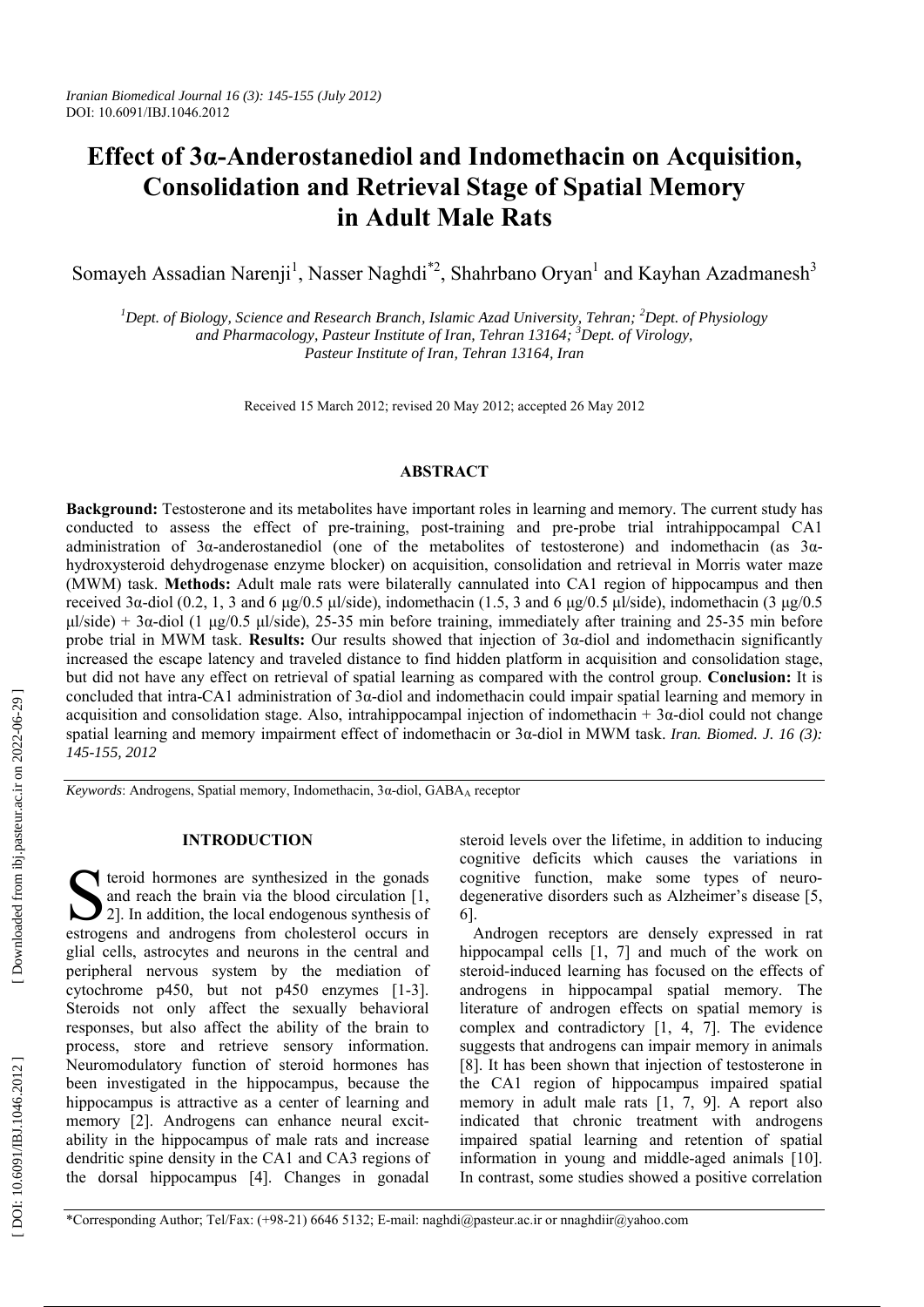between testosterone and its metabolites and spatial ability [11, 12]. For instance, men with lower levels of testosterone due to hypogonadism or aging demonstrate poorer cognitive performance, and these deficits can be reduced through androgen-replacement therapy [13]. Also in animal models, it has been reported that gonadectomized or removal of the primary source of male androgens, the testes, decreases cognitive performance in adult male rats [1, 4, 7, 14].

One of the complexities in understanding the effects of androgens is the broad spectrum of steroid activity. One reason is that androgens represent substrates for the synthesis of several biologically active metabolites [5].

Our previous studies showed that testosterone impaired learning and memory [1, 4, 7]. An important question is how testosterone may have its effects on spatial memory. Indeed, testosterones, other routes of metabolism, should be more closely examined to determine its effects and mechanisms on spatial memory. In brain, testosterone is readily metabolized by the 5 α-reductase enzyme to dihydrotestosterone (DHT), which is subsequently converted by the  $3\alpha$ hydroxysteroid dehydrogenase enzyme (3 α-HSD) to non-aromatizable metabolite 5 α-androstane-3 α, 17 β diol (3 α-diol) [11, 15]. Systemically administration of 3 α-diol to gonadectomized rats enhances cognitive performance in the inhibitory avoidance, place learning and object recognition tasks [15], but there is no information about the effect of direct intrahippocampal injection of 3 α-diol on spatial learning and memory.

Indomethacin is a poorly water-soluble, non-steroidal anti-inflammatory drug [16] and a prostaglandin blocker that powerfully inhibits  $3\alpha$ -HSD reduction [17]. Indomethacin can act as a  $3\alpha$ -HSD inhibitor, block testosterone and DHT metabolism to 3 α-diol and affect memory process. Some Studies showed that indomethacin as a 3 α-HSD blocker may affect testosterone and 3 α-diol metabolism in spatial learning and memory procedure [11, 15]. In addition, indomethacin is known as a non-selective COX (cyclooxygenase) inhibitor. COX enzymes catalyze the first two committed steps in the biosynthesis of prostanoids [17, 18]. Indomethacin as a non-selective COX inhibitor can affect learning and memory. Several lines of evidence indicate a potential role for COX in the physiological mechanisms underlying memory function [16, 17]. For example, non-specific COX inhibitors such as indomethacin impair passive avoidance memory in chick and prevent the learninginduced increase in prostaglandin release, which occurs 2 h after training [18].

Regarding the literature, the study was designed to assess the effect of intrahippocampal administration of 3α-diol, indomethacin and indomethacin +3α-diol on acquisition, consolidation and retrieval stage of spatial

learning and memory in Morris water maze (MWM) performance.

# **MATERIALS AND METHODS**

*Subject.* Male Albino Wistar rats (200-250 g) were obtained from Pasteur Institute of Iran and were housed five per big cage before surgery and individually in small cages after surgery. The animals were maintained at room temperature of  $23 \pm 2$ °C under standard 12:12 h light-dark cycle with lights on at 07:00 A.M. Food and water were available ad libitum. Experimental procedures were carried out in accordance with recommendations from the declaration of Helsinki and internationally accepted principles for the use of experimental animals.

*Surgery.* Rats were anesthetized with a mixture of ketamine hydrochloride (Sigma, Germany) and xylazine (100 and 25 mg/kg i.p., respectively) and mounted in a stereotaxic frame (Stoelting, USA). Bilateral guide cannulae were inserted into the right and left CA1 and attached to the skull surface using dental cement and jeweler's screws. Stereotaxic coordinates based on Paxinos and Watson's Atlas of the rat brain [19] was: anterior-posterior, -3.8 mm from bregma; medial-lateral, ±2.2 mm from midline; and dorsal-ventral, -2.7 mm from the skull surface. After surgery, at least a seven-day recovery period was supposed before any other intervention.

#### *Behavioral assessment:*

*Apparatus.* The MWM is one of the most frequently used laboratory tools in behavioral neuroscience [20] that relies on distal cues to navigate from start locations around the perimeter of an open swimming area to locate a submerged escape platform [21]. The water maze is a black circular tank 140 cm in diameter and 60 cm in height. The tank was filled with water (21  $\pm$  1<sup>o</sup>C) to a depth of 25 cm. The maze was located in a room containing many extra maze cues (e.g. bookshelves, refrigerator and posters). The maze was divided geographically into four quadrants (northeast, northwest, southeast, southwest) and starting positions (north, south, east, west) that were equally spaced around the perimeter of the tank. A hidden circular platform (diameter: 10 cm) was located in the center of the southwest quadrant, submerged 1 cm below the surface of the water. A video camera above the water maze was connected to a video monitor and computer software (EthoVision XT, version 7) was used to track the animals' path and to calculate the escape latency, traveled distance and swimming speed.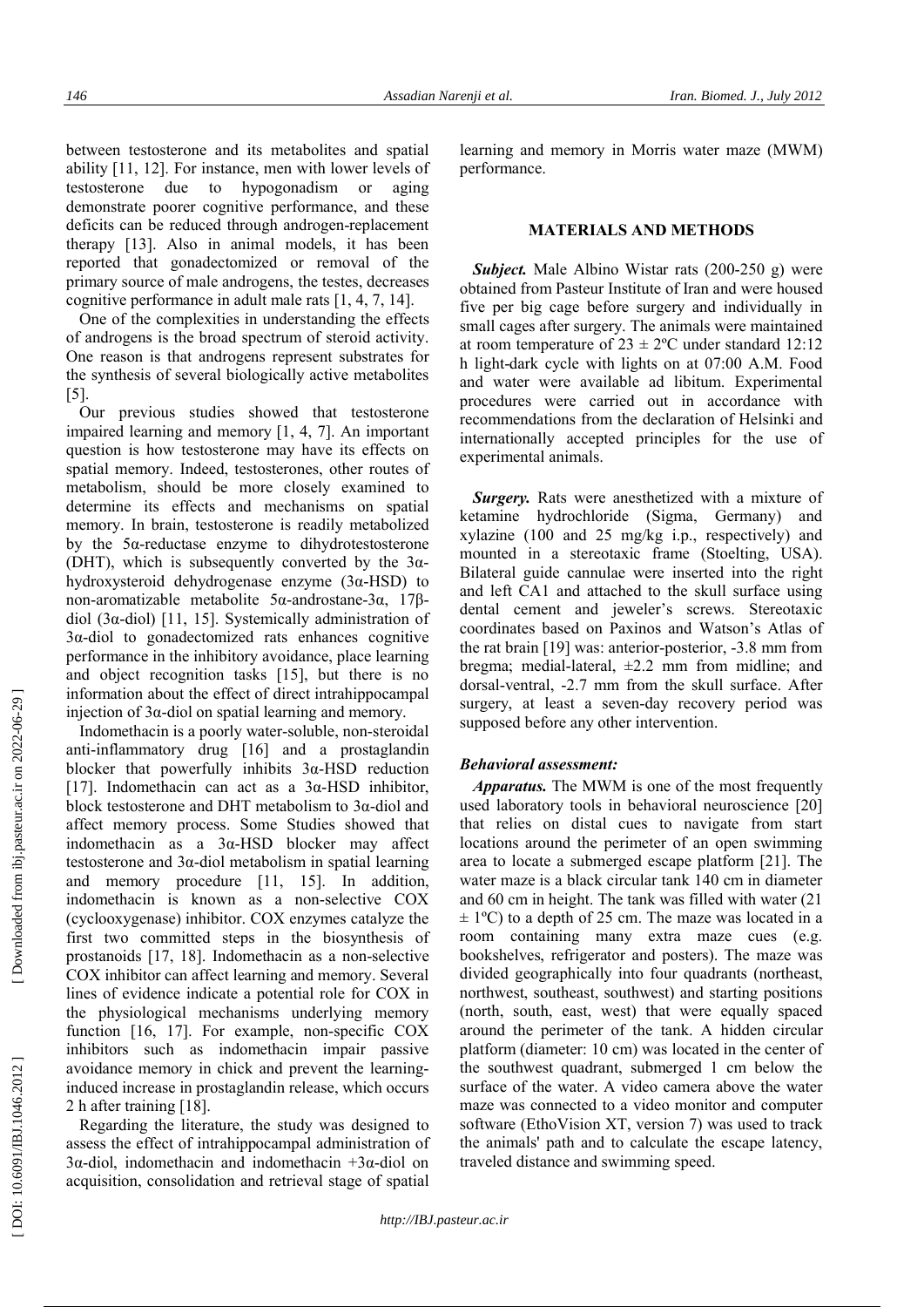*Procedure.* Each subject received four trials of one block per day in 4 consecutive days. Each rat was placed in the water facing the wall of the tank at one of the four designated starting points and allowed to swim and find the hidden platform located in southwest quadrant of the maze on every trial. Starting points were varied in a quasi-random fashion so that in each trial, the subject started from each location once and never started from the same place on any day. During each trial, each rat was given 90 s to find the hidden platform. If rat found the platform, it was allowed to remain on it for 20 s. If rat failed to find the platform within 90 s, it was placed on platform for another 20 s. During the first 4 days, the platform position remained constant. After completion of training, to test probe trial on day 5, the hidden platform was removed and the animal was released from the north location and allowed to swim freely for 60 s. After the probe trial, the platform was elevated above the water surface and placed in different positions (southeast quadrant). This stage assessed Visio-motor coordination toward a visible platform. All testing began at 8:00 A.M.

*Microinjection procedure.* Intrahippocampal injections were administered through a guide cannula (23 gauges) using injection needles (30 gauges) connected by polyethylene tubing to 0.5-μl Hamilton microsyringes. The injection needle was inserted 0.5 mm beyond the tip of the cannula. DMSO (0.5 μl) and different doses of 3α-diol (Sigma, USA) and indomethacin (Darou Pakhsh Manufacturing Co., Iran) were injected into each side of CA1 region during 2 min and the needles were left in place for an additional 60 s to allow for diffusion of solution away from the needle tip. In all experiments, DMSO was used as vehicle that has no significant effect on learning and memory in MWM [1, 7]. In acquisition stage, drugs and DMSO were administrated 25-35 min before training in four consecutive days. In consolidation stage, rats were trained with one block of four trials within 4 days. Immediately after the final trial in each day, microinjection was performed. Memory retrieval for the location of the platform was tested 24 h later using a 60-s free-swim probe trial. In retrieval stage, rats were trained within 4 consecutive days. On day 5, 25-35 min before probe trial, they received intra-CA1 injection of drugs and DMSO.

*Histology.* Following behavioral testing, animals were sacrificed by decapitation and brains were removed. For histological examination of cannulae and needle placement in CA1 region, 100-μm thick sections were taken, mounted on slides, stained with cresyl violet and the cannulae track was examined for each rat. Only those animals whose cannulae were exactly placed in the CA1 region, were used for data analysis.

#### *Experimental protocol:*

**Experiment 1.** The first experimental group consisting of intact (without cannula) and shamoperated rats was received 0.5 μl vehicle (DMSO or 0.5 μl DMSO + 0.5 μl DMSO) into CA1 region of hippocampus. The aim of this experiment was to compare the effects of intrahippocampal vehicle injection with intact group of rats on MWM performance. A total of 27 rats were divided into three groups as mentioned above.

**Experiment 2.** The aim of this experiment was to determine the effect of bilateral pre-training, posttraining and pre-probe trial administration of 3α-diol into CA1 region, respectively on acquisition, consolidation and retrieval stages of spatial memory. A total of 130 rats were used, randomly divided into five groups in each stage and received different doses of 3α-diol (0.2, 1, 3 and 6 μg/0.5 μl/side) or DMSO as vehicle.

*Experiment 3.* The aim of this experiment was to determine the effect of bilateral pre-training, posttraining and pre-probe trial administration of indomethacin into CA1 region, respectively on acquisition, consolidation and retrieval stages of spatial memory. A total of 105 rats were used, divided into four groups in each stage and received different doses of indomethacin (1.5, 3 and 6 μg/0.5 μl/side) or DMSO as vehicle.

*Experiment 4.* The aim of this experiment was to determine the effect of bilateral pre-training, posttraining and pre-probe trial administration of indomethacin +  $3\alpha$ -diol into CA1 region, respectively on acquisition, consolidation and retrieval stages of spatial memory. A total of 50 rats were used, randomly divided into two groups in each stage and received bilateral microinjections of 3 μg/0.5 μl/side indomethacin + 1  $\mu$ g/0.5  $\mu$ l/side 3 $\alpha$ -diol or DMSO + DMSO as a vehicle with a similar volume.

*Statistical analysis.* Statistical evaluation was carried out by Kolmogorov-Smirnov test to examine the normal distribution. Data were analyzed by student's *t* test for comparison between the two groups and oneway analysis of variance (ANOVA) was followed by Tukey's test for multiple comparisons. All results have been shown as means  $\pm$  S.E.M. In all statistical comparisons, *P*<0.05 considered as significant difference.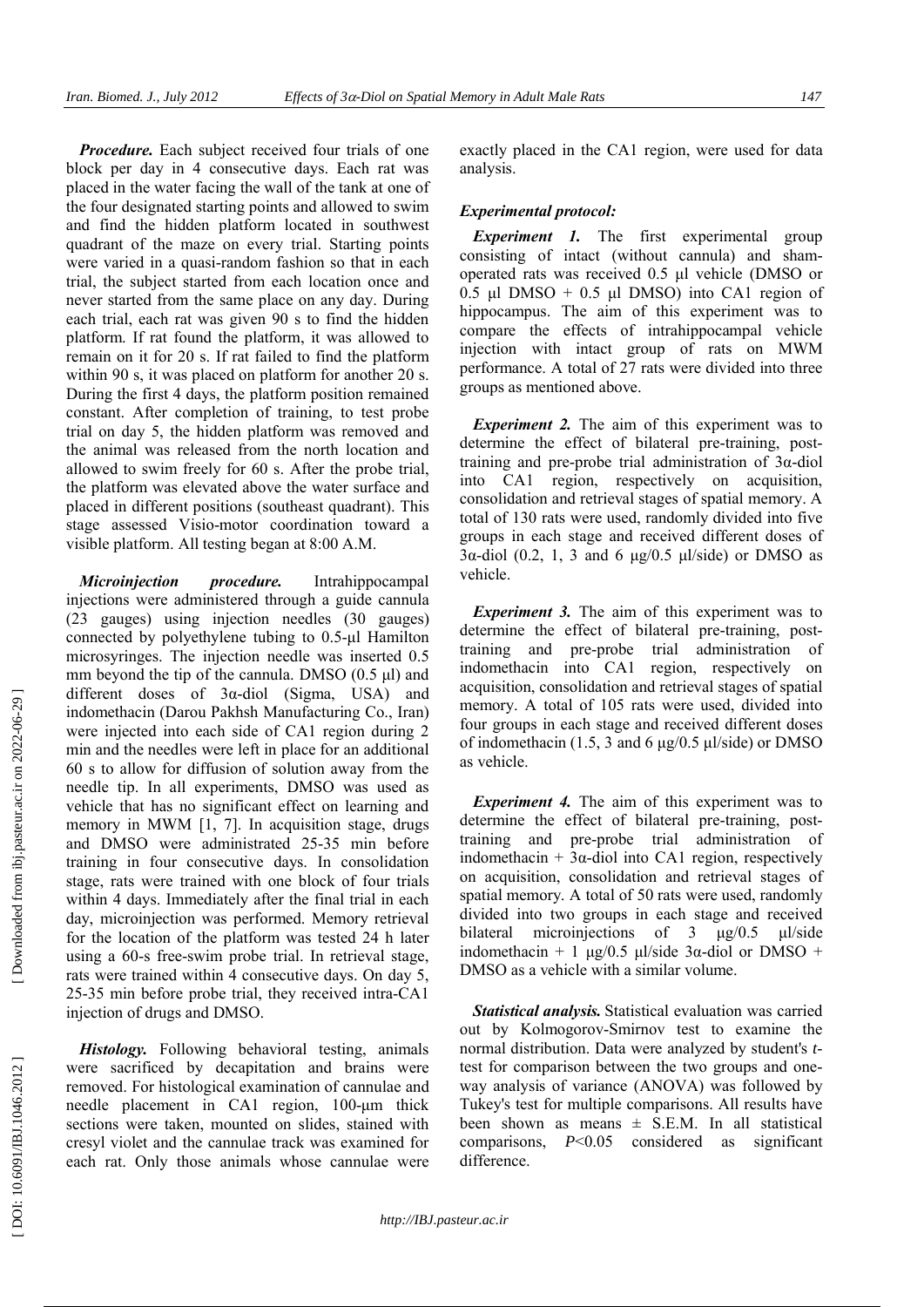

**Fig. 1.** The effect of intra-CA1 administration of 3 α-diol and DMSO on acquisition of spatial memory in MWM task. The columns represent the mean ± S.E.M. Average escape latency **(A)** and traveled distance **(B)** across all training days and time spent in target quadrant **(C)** in probe trial. \**P*<0.05 and \*\**P*<0.01 indicate significant difference vs. DMSO group.

# **RESULTS**

*Experiment 1. The effects of vehicles.* The results obtained from intact and vehicle (DMSO and DMSO + DMSO) indicate no significant difference in escape latency  $(F_{2,80} = 0.211, P = 0.810)$ , traveled distance  $(F_{2,80} = 1.197, P = 0.307)$  and swimming speed  $(F_{2,80} =$ 1.838,  $P = 0.166$ ) among the groups. These results indicated that injection of DMSO or injection of DMSO + DMSO together had no effect on spatial learning and swimming ability in behavioral studies.

*Experiment 2. The effect of 3 α-diol on acquisition, consolidation and retrieval of MWM task.* In acquisition stage, a significant difference was generally found in escape latency ( $F_{5,166} = 5.713$ ,  $P < 0.001$ ) and traveled distance  $(F_{5,166} = 5.281, P < 0.001)$  (Fig. 1A and 1B) among the groups in hidden platform trials (days 1-4), but no significant differences were found in swimming speed  $(F_{5,166} = 1.825, P > 0.05)$ . Post hoc multiple comparisons showed that  $3\alpha$ -diol at doses 1, 3 and 6 μg had significantly impaired acquisition of spatial learning compared to control group. One way ANOVA in probe test revealed no significant differences in escape latency ( $F_{5,41} = 0.753$ ,  $P = 0.563$ ) (Fig. 1C), traveled distance  $(F_{5,41} = 1.047, P = 0.397)$ and swimming speed  $(F_{5,41} = 2.16, P = 0.094)$  among the groups. Also, there was no significant difference of

performance among the groups on visible platform day for escape latency  $(F_{5,41} = 0.741, P = 0.597)$  or for traveled distance  $(F_{5,41} = 1.173, P = 0.339)$ .

In consolidation stage, a significant difference was generally found in escape latency  $(F_{4,159} = 2.511,$ *P*<0.05) and in traveled distance  $(F_{4,159} = 3.196)$ , *P*<0.05) (Fig. 2A and 2B) among the groups in hidden platform trials, but no significant differences were found in swimming speed  $(F_{4,159} = 2.29, P = 0.062)$ . Post hoc multiple comparisons showed that  $3\alpha$ -diol at doses 1 and 3 μg had a significantly impaired consolidation stage in training trials compared to control group. One way ANOVA in probe test revealed no significant differences in escape latency  $(F_{4,37})$ 0.169,  $P = 0.953$ ) (Fig. 2C), traveled distance ( $F_{4,37} =$ 0.381,  $P = 0.821$ ) and swimming speed ( $F_{4,37} = 1.85$ , *P*= 0.139) among the groups. Also, there was no significant difference of performance among the groups on visible platform day for escape latency ( *F4,37*  $= 0.988, P = 0.426$  or for traveled distance ( $F_{4,37} =$  $2.22, P = 0.085$ .

In retrieval stage, no significant difference was generally found in escape latency  $(F_{4,155} = 0.891, P =$ 0.471), traveled distance  $(F_{4,155} = 1.264, P = 0.287)$ (Fig. 3A and 3B) and swimming speed  $(F_{4,155}=1.56, P)$  $= 0.188$ ) among the groups in hidden platform trials. One way ANOVA of probe test revealed no significant differences in escape latency  $(F_{4, 36} = 0.382, P = 0.820)$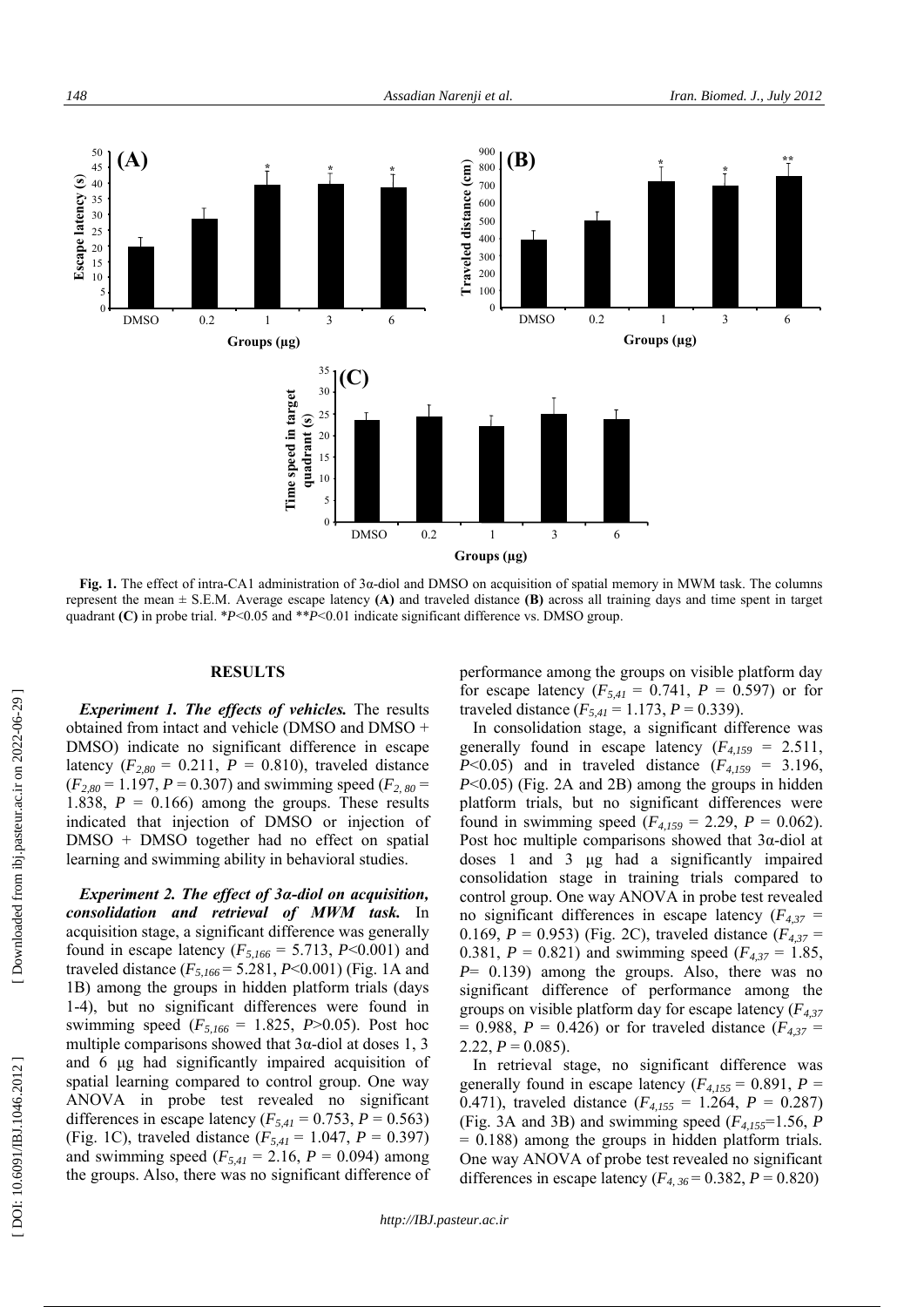

**Fig. 2.** The effect of 3 α-diol and DMSO on consolidation. The columns represent the mean ± S.E.M. Average escape latency **(A)**  and traveled distance **(B)** across all training days and time spent in target quadrant **(C)** in probe trial. \* *P*<0.05 indicates significant difference vs. DMSO group.

(Fig. 3C), traveled distance  $(F_{4,36} = 0.460, P = 0.764)$ and swimming speed  $(F_{4,36} = 0.871, P = 0.491)$  among the groups. Also, there was no significant difference of performance among the groups on visible platform day for escape latency ( $F_{4, 36} = 1.728$ ,  $P = 0.165$ ) or for traveled distance  $(F_{4, 36} = 0.691, P = 0.603)$ .

*Experiment 3. The effect of indomethacin on acquisition, consolidation and retrieval of MWM task.* In acquisition stage, a significant difference was generally found in escape latency  $(F_{3,112} = 4.974)$ , *P*<0.01) and traveled distance  $(F_{3,112} = 3.761, P =$ 0.013) (Fig. 4A and 4B) among the groups in hidden



**Fig. 3.** The effect of 3 α-diol and DMSO on retrieval. The columns represent the mean ± S.E.M. Average escape latency **(A)** and traveled distance **(B)** across all training days and time spent in target quadrant **(C)** in probe trial.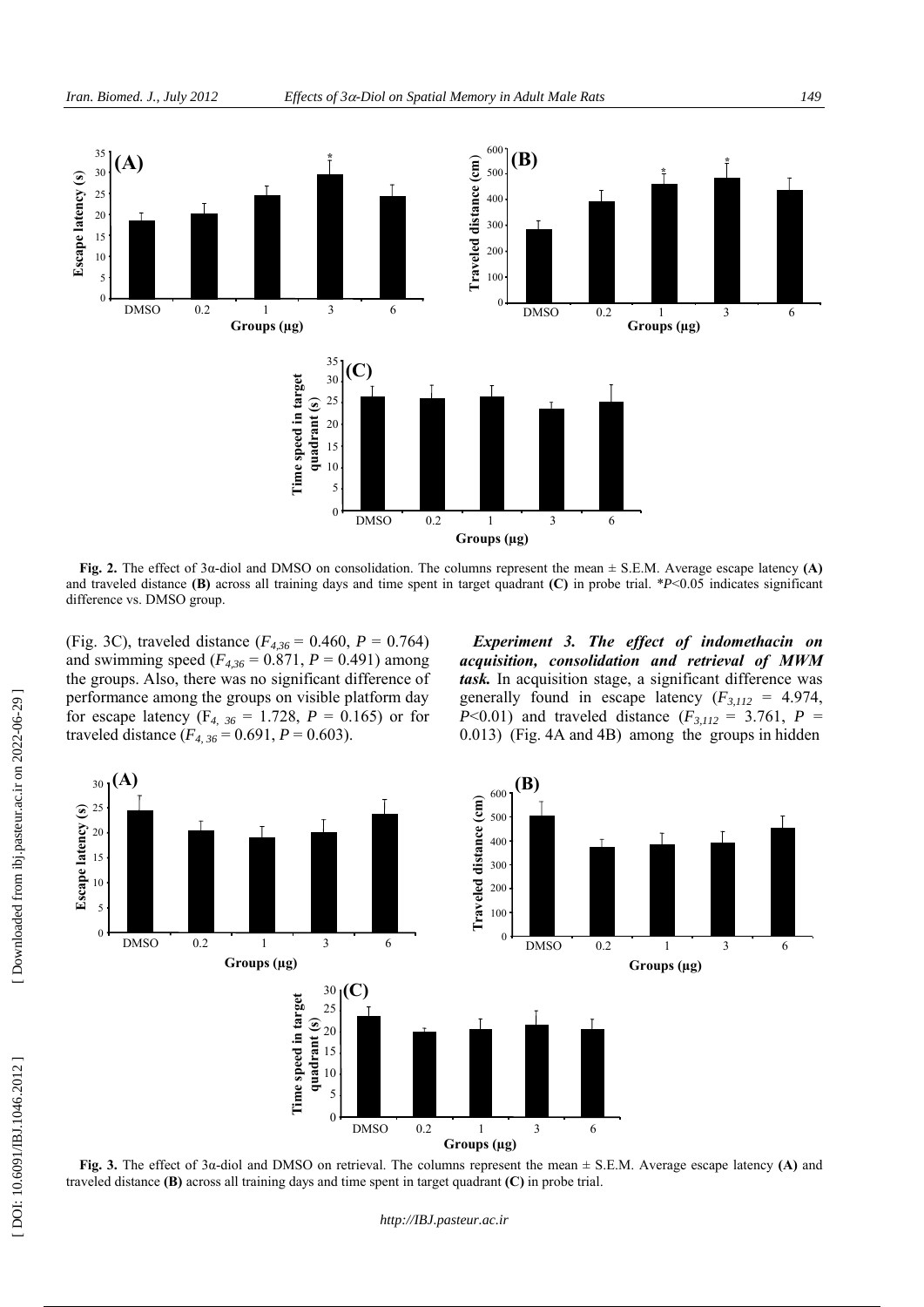

and traveled distance **(B)** across all training days and time spent in target quadrant **(C)** in probe trial. \* *P*<0.05 and \*\* *P*<0.01 indicate significant difference vs. DMSO group.

platform trials (days 1-4), but no significant differences were found in swimming speed  $(F_{3,112} = 1.530, P =$ 0.211). Post hoc multiple comparisons showed that the rats treated with 3 and 6 μg indomethacin had significantly impaired acquisition of spatial learning compared to the control group. One way ANOVA of probe test revealed no significant differences in escape

latency  $(F_{3,30} = 0.779, P = 0.515)$  (Fig. 4C), traveled distance  $(F_{3,30} = 0.329, P = 0.804)$  and swimming speed  $(F_{3,30} = 1.083, P = 0.371)$  among the groups. Also, there was no significant difference of performance among the groups on visible platform day for escape latency  $(F_{3,30} = 0.790, P = 0.510)$  or for traveled distance  $(F_{3,30} = 2.625, P = 0.075)$ .



**Fig. 5.** The effect of indomethacin and DMSO on consolidation. The columns represent the mean  $\pm$  S.E.M. Average escape latency **(A)** and traveled distance (B) across all training days and time spent in the target quadrant **(C)** in probe trial. \* *P*<0.05 and \*\* *P*<0.01 indicate significant difference vs. DMSO group.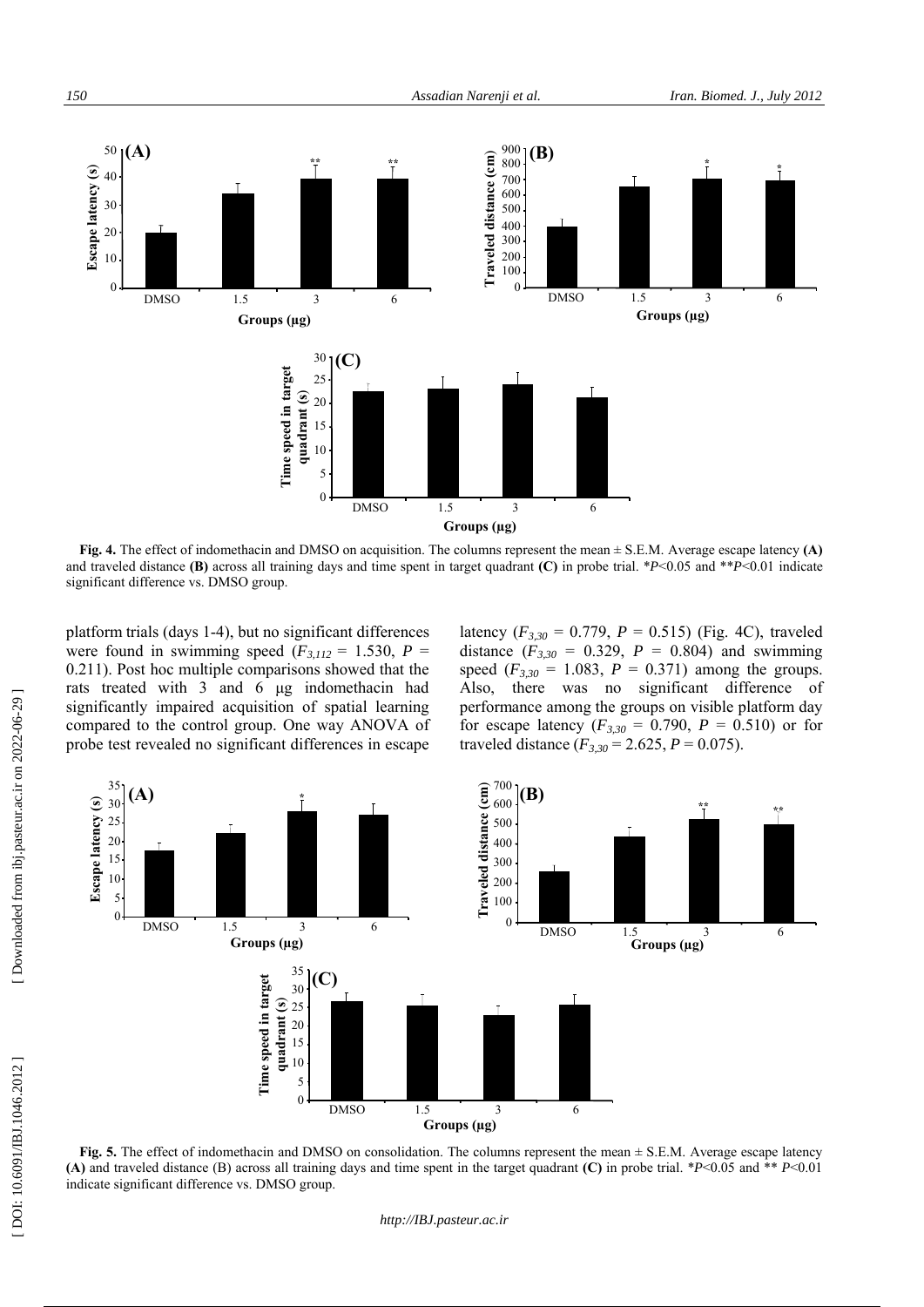

**Fig. 6.** The effect of indomethacin and DMSO on retrieval. The columns represent the mean ± S.E.M. Average escape latency **(A)** and traveled distance **(B)** across all training days and time spent in the target quadrant **(C)** in probe trial. \* *P*<0.05 and \*\* *P*<0.01 indicate significant difference vs. DMSO group.

In retrieval stage, no significant difference was generally found in escape latency  $(F_{3,120} = 0.301, P =$ 0.825), traveled distance  $(F_{3, 120} = 1.272, P = 0.287)$ (Fig. 6A and 6B) and swimming speed  $(F_{3,120} = 1.01, P)$ = 0.391) among the groups in hidden platform trials. One way ANOVA of probe test revealed no significant differences in escape latency  $(F_{3,27} = 0.845, P = 0.482)$ (Fig. 6C), traveled distance  $(F_{3,27} = 1.187, P = 0.334)$ and swimming speed  $(F_{3, 27} = 0.644, P = 0.594)$  among the groups. Also, there was no significant difference of performance among the groups on visible platform day for escape latency  $(F_{3,27} = 1.323, P = 0.287)$  or for traveled distance  $(F_{3,27} = 0.1.678, P = 0.195)$ .

*Experiment 4. The effect of indomethacin + 3 α-diol on acquisition, consolidation and retrieval of MWM task.* In acquisition stage, a significant difference was generally found in escape latency ( $T_{62} = 4.65$ ,  $P =$ 0.029) (Fig. 7A) and traveled distance  $(T_{62} = 3.265, P =$ 0.02) among the groups in hidden platform trials (days 1-4), but no significant differences were found in swimming speed ( $T_{62} = 10.885$ ,  $P = 0.521$ ). T-test probe of trial revealed no significant differences in escape latency  $(T_{14} = 0.872, P = 0.686)$  (Fig. 7B), traveled distance  $(T_{14} = 0.537, P = 0.500)$  and swimming speed ( $T_{14} = 0.163$ ,  $P = 0.790$ ) among the groups. Also, there was no significant difference of performance among the groups on visible platform day for escape latency  $(T_{14} = 2.912, P = 0.697)$  or for traveled distance  $(T_{14} = 3.204, P = 0.421)$ .

There were no significant differences in escape latency  $(F_{2,97} = 0.139, P = 0.870)$  (Fig. 7C), traveled

distance  $(F_{2,97} = 0.170, P = 0.844)$  and swimming speed ( $F_{2,97} = 1.054$ ,  $P = 0.353$ ) between indomethacin 3 μg + 3α-diol 1 μg, indomethacin 3 μg and 3α-diol 1 μg group in acquisition stage. These data indicated that presence of indomethacin cannot inhibit impairing effect of 3 α-diol on acquisition stage of spatial memory.

In consolidation stage, a significant difference was generally found in escape latency  $(T_{54} = 2.42, P<0.05)$ (Fig. 7D) and traveled distance  $(T_{54} = 8.79, P<0.01)$ among the groups in hidden platform trials, but no significant differences were found in swimming speed  $(T_{54} = 0.002, P = 0.102)$ . T-test probe trial revealed no significant differences in escape latency  $(T_{14} = 0.061, P)$  $= 0.146$ ) (Fig. 7E), traveled distance ( $T_{14} = 0.070$ ,  $P =$ 0.798) and swimming speed  $(T_{14} = 0.436, P = 0.098)$ among the groups. Also, there was no significant difference of performance among the groups on visible platform day for escape latency  $(T_{14} = 0.1, P = 0.591)$ or for traveled distance  $(T_{14} = 0.780, P = 0.280)$ .

There were no significant differences in escape latency  $(F_{2,93} = 0.413, P = 0.663)$  (Fig. 7F), traveled distance  $(F_{2,93} = 0.994, P = 0.374)$  and swimming speed  $(F_{2,93} = 1.628, P = 0.202)$  between indomethacin  $3 \mu g + 3\alpha$ -diol 1  $\mu g$ , indomethacin 3  $\mu g$  and 3 $\alpha$ -diol 1 μg group. These data indicated that presence of indomethacin cannot inhibit impairing effect of  $3\alpha$ -diol on consolidation stage of spatial memory.

In retrieval stage, no significant difference was generally found in escape latency ( $T_{54} = 0.00$ ,  $P =$ 0.734), traveled distance  $(T_{54} = 0.943, P = 0.255)$  and swimming speed  $(T_{54} = 1.84, P = 0.104)$  among the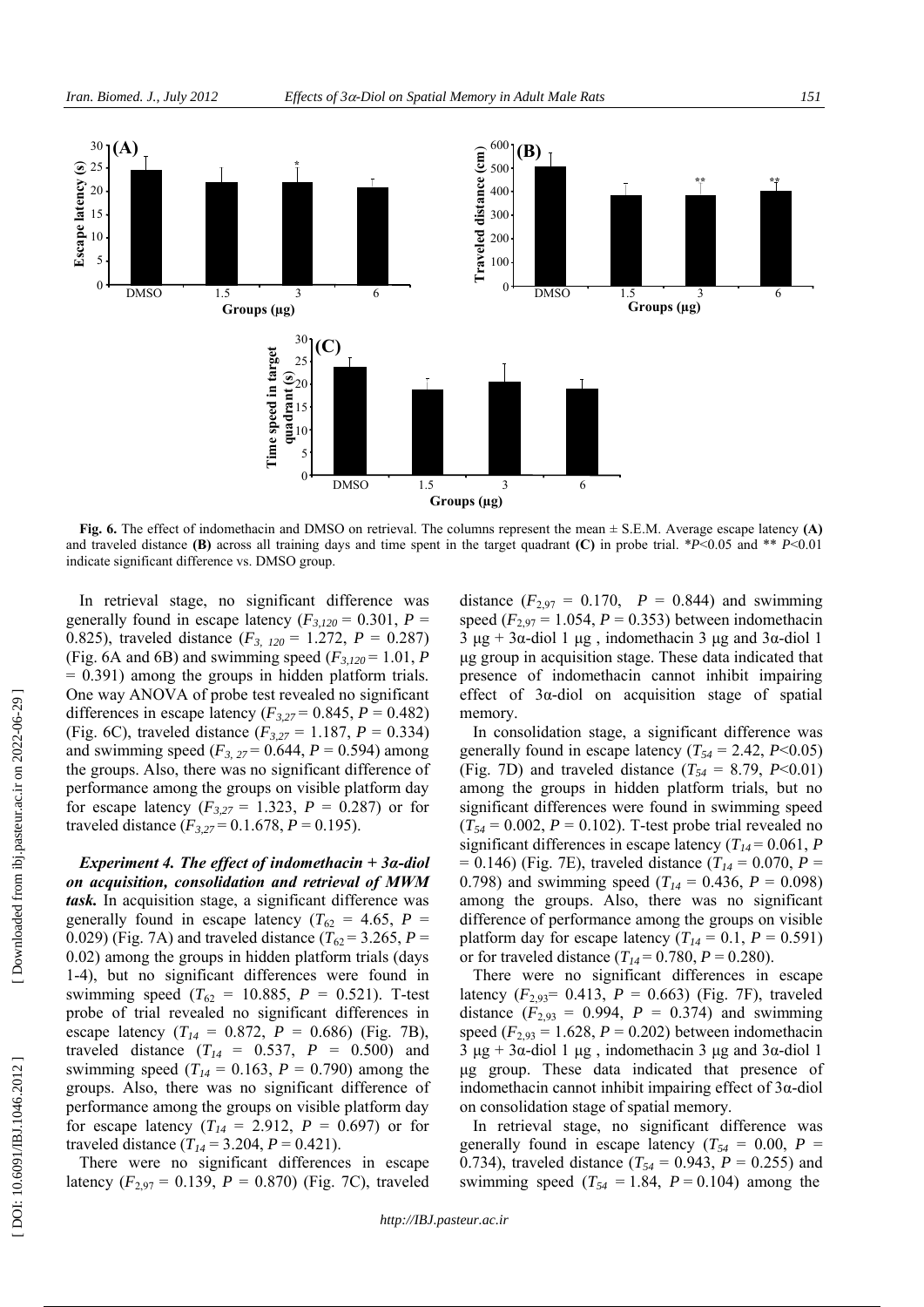

**Fig. 7.** The effect of indomethacin + 3 α-diol and DMSO + DMSO on acquisition and consolidation. The columns represent the mean ± S.E.M. Average escape latency **(A)** and time spent in the target quadrant **(B)** in acquisition and consolidation stage ( **D** and **E**). One way ANOVA between indomethacin + 3 $\alpha$ -diol, indomethacin and 3 $\alpha$ -diol in acquisition and consolidation have been shown in the Figure ( **C** and **F**, respectively). \**P<0.05* indicates significant difference vs. DMSO group. Indo, indomethacin.

groups in hidden platform trials. T-test probe trial revealed no significant differences in escape latency  $(T_{15} = 0.951, P = 0.290)$ , traveled distance  $(T_{15} = 2.28, P)$  $P = 0.368$ ) and swimming speed ( $T_{15} = 1.11$ ,  $P =$ 0.817) among the groups. Also, there was no significant difference of performance among the groups on visible platform day for escape latency ( *T15*  $= 0.395, P = 0.657$  or for traveled distance ( $T_{15} = 1.25$ ,  $P = 0.586$ .

### **DISCUSSION**

In the present study, the role of  $3\alpha$ -diol and indomethacin on acquisition, consolidation and retrieval of learning and memory has been investigated. The findings of the present study includes: (1)

Bilaterally pre-training microinjection of 1, 3 and 6 μg/0.5 μl 3α-diol and 3 and 6 μg/0.5 μl indomethacin into CA1 region of the adult male rats impaired acquisition and consolidation; however, they had no effect on retrieval in 5-day protocol of MWM task. (2) Bilaterally microinjection of 3 μg/0.5 μl indomethacin  $+$  1 μg/0.5 μl 3α-diol impaired acquisition and consolidation, but not retrieval of spatial learning and memory in MWM task. (3) There were no differences in the swimming speed of different doses in treated groups. (4) Intrahippocampal microinjection of 3 α-diol and indomethacin had no effect on escape latency, traveled distance and swimming speed to find the visible platform in non-spatial visual discrimination task.

DMSO was used as vehicle in other investigations with similar conditions [1, 7]. In this experiment, we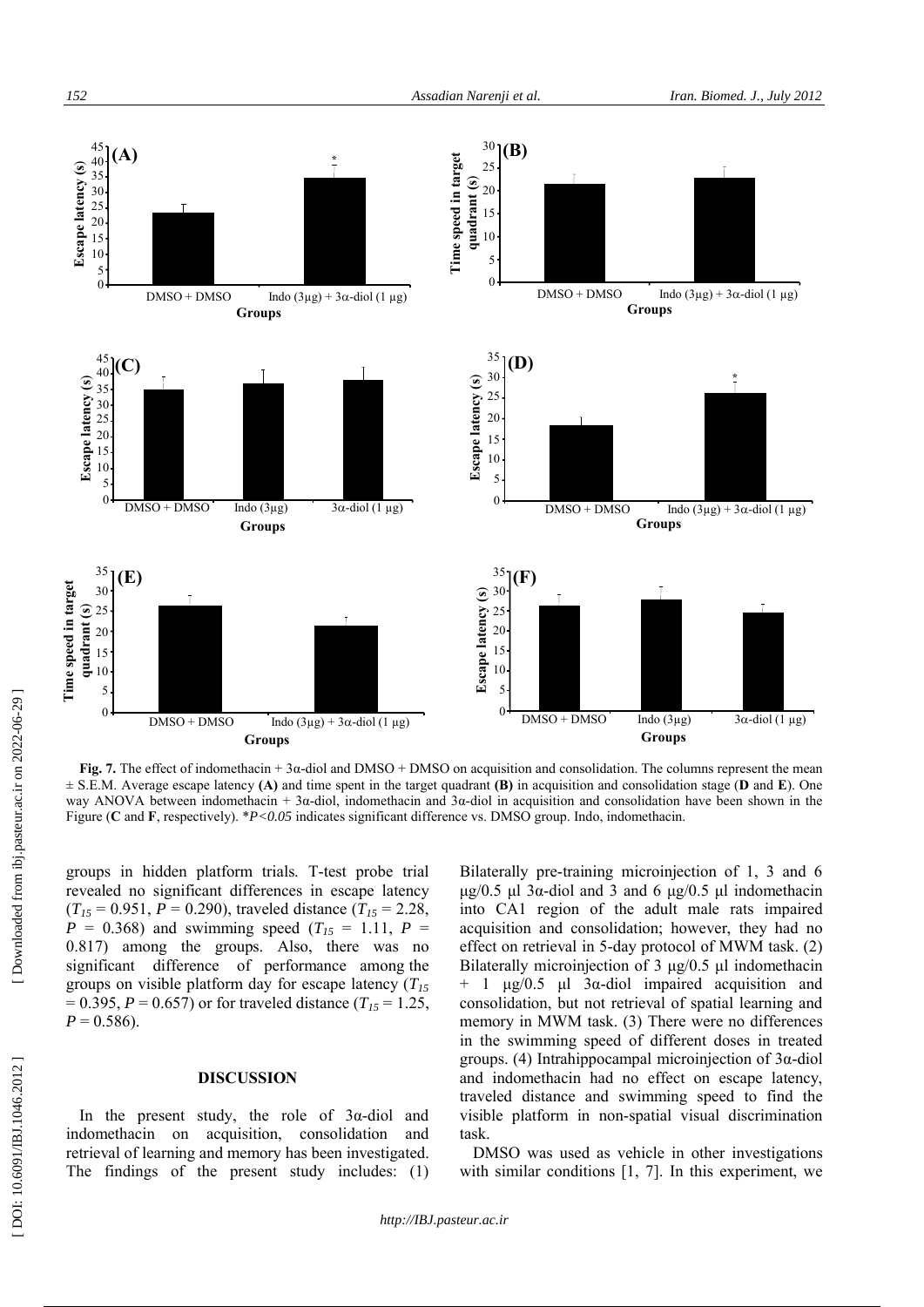can see double injections of vehicle (DMSO + DMSO) had no significant effect on learning and memory. This finding is in consistent with some other reports [1, 4, 7].

The swimming speed in DMSO and  $3\alpha$ -diol or indomethacin-treated groups indicates that microinjection of 3α-diol or indomethacin in CA1 area has no effect on locomotors behavior. There were no significant differences between the control and experimental groups on the  $5<sup>th</sup>$  day of training on visible platform. Therefore, it can be inferred that the observed changes could not be attributed to alterations of non-mnemonic factors, such as motivation, motor, or sensory processes induced by the treatments.

Our finding based on  $3\alpha$ -diol role in impairing memory processing, taken with other previous studies showing conflicting effects of androgens on cognition, suggests that cognitive-hormone interactions are quite complex. In several studies, androgens impaired spatial learning and memory [1, 4, 7, 9], but other studies reported that androgens such as testosterone enhanced spatial memory [11, 12].

Androgens exert these effects on memory through genomic and non-genomic pathways. The genomic pathway typically takes at least more than half an hour to be involved in long-term effects of androgens affecting gene expression via the intracellular androgen receptors. In addition to the classical genomic effects of steroids, many neurosteroids induce non-genomic effects, manifested within seconds to few minutes [22]. This pathway involve in modulation of neurotransmitter receptors and ion channels, ranging from activation of G-protein coupled membrane receptors or sex hormone-binding globulin receptors, stimulation of different protein kinases to direct modulation of voltage and gated ion-channels and transporters [4, 7, 22, 23].

Our previous study revealed that testosterone via both genomic and non-genomic pathways impaired long-term memory [7].

There are several possible explanations for memory impairment effect of  $3\alpha$ -diol. The first possibility resulted from this fact that neurons and glia express enzymes able to convert testosterone to estradiol and several α-reduced androgens such as DHT. Furthermore, metabolism of DHT results in formation of 5α-androstane-3,17β-diol (3α-diol) as well as its 3isomer (3β A-diol) [24], both of which are capable of eliciting estrogen receptor-dependent responses [25, 26]. Although testosterone and DHT bind with high affinity to androgen receptors, 3 α-diol does not typically bind to androgen receptors. Instead, 3 α-diol has some effects on estrogen receptor especially estrogen receptor  $β$  [4]. Previous studies have shown that intrahippocampal microinjection of estrogen impaired spatial memory in rats [27]. Also, activation

of estrogen receptor β reduces the transcription process and impairs cognitive performance [27].

The second possibility is based on this fact that in addition to effect on estrogen receptor, 3 α-diol also acts similar to the analogous metabolites of progesterone and corticosterone such as allopregnanolone to enhance GABA-benzodiazepine regulated chloride channel function [25, 26]. One of the best documented examples of non-genomic actions of steroids is the ability of these hormones to activate GABA <sup>A</sup> receptors. The GABA <sup>A</sup> receptor is a member of the ligand-gated ion channel family that  $\alpha$  and  $\beta$ subunits of this receptor affect GABAA neuromodulation by either positive or negative neurosteroid modulators [5]. Activation of the GABA <sup>A</sup> receptor complex by neuroactive steroids resulted in opening of its central Cl-conducting pore, which led to a hyperpolarization of the plasma membrane and inhibition of neuronal fires. The major groups of neuroactive steroids and their metabolites are progesterone, dehydrocorticosterone and some metabolites of them. In general, they mediate their actions not only through classic steroid receptors, but also through other mechanisms such as ligand-gated ion-channels, including GABA A, glutamate or opioid receptors [23]. On the other hand, the biphasic effects of progesterone are consistent with a critical role for GABA-mediated responses. Progesterone such as DHT is rapidly converted in the brain to  $5\alpha$ -reduced metabolites, some of which potentiate GABA action on the GABAbenzodiazepine-chloride channel complex [5]. Therefore, the effects of androgens as  $3\alpha$ -diol could be mediated in much the same way as the rapid responses of progesterone, via enhancement of GABAergic neurotransmission.

Beside, some studies have shown that all hippocampal subregions are rich in GABA <sup>A</sup> receptors as well as some neurosteroids such as allopregnanolone can inhibit neural activity in the CA1 and dental gyrus areas of the hippocampus [3, 28]. Treatment with GABAA receptor active substance, benzodiazepine, can inhibit learning and memory in humans and animals [3]. Acute treatment with neurosteroids that have GABA-modulatory effects impairs learning and memory. In contrast, steroids that act as GABA A receptor antagonists enhance learning and memory [29, 30].

The third possibility is based on this fact that there is an interaction between steroids and the serotonin system in the hippocampus. Some evidence showed that steroids including estrogen and progesterone metabolites such as allopregnanolone can affect spatial learning and memory via the serotonin system [3]. Also, a direct interaction between the GABA and the serotonin systems in the hippocampus is proved, where serotonin neurons often end at inhibitory GABAergic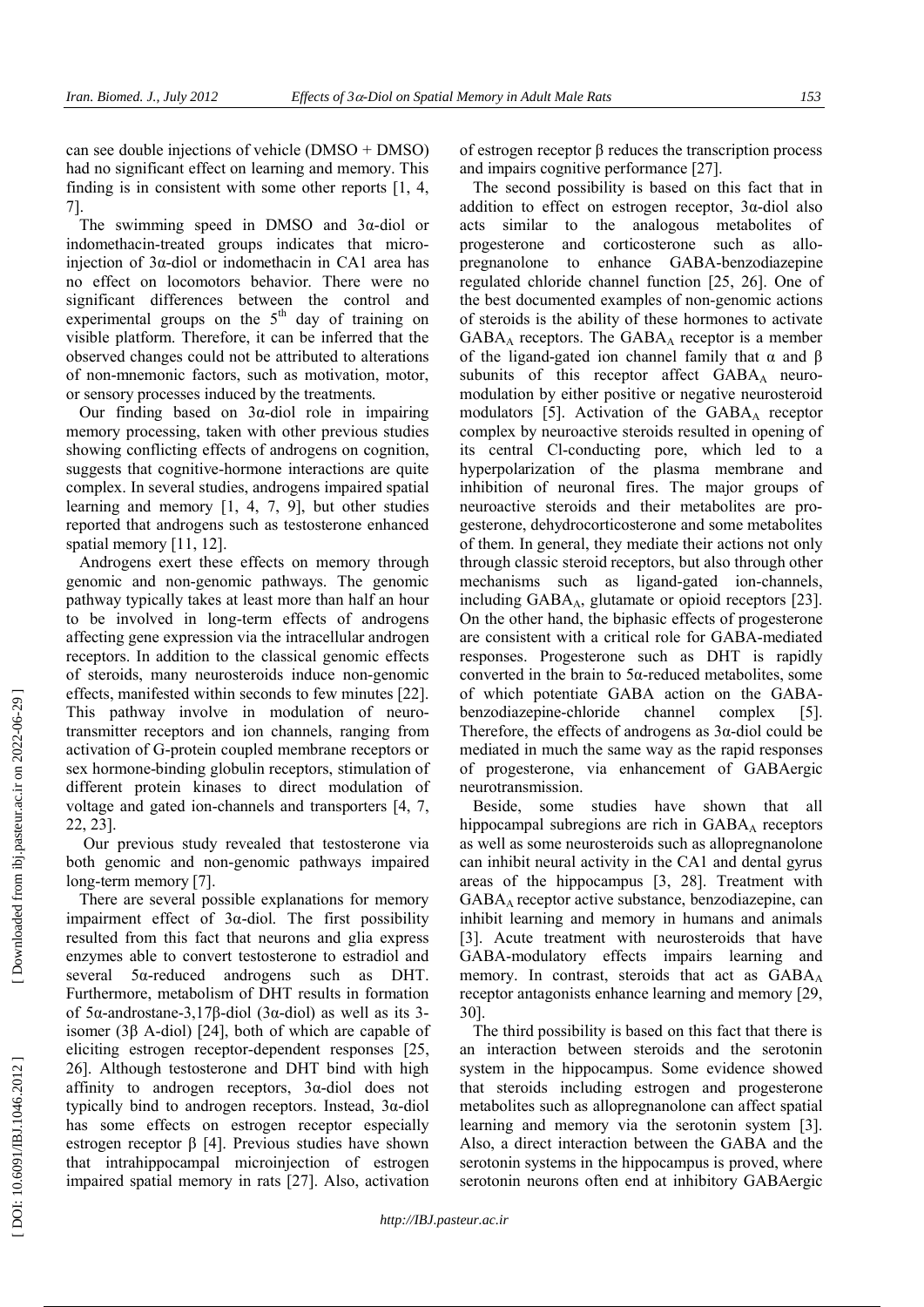interneurons [3, 31]. Many studies have shown that excitation of serotonergic neurotransmission impairs learning and memory, whereas reduction of serotonin activity can improve these processes [32]. Serotonin and GABA systems may therefore interact in the hippocampus, a region which is important for cognitive functions [3, 33]. Since  $3\alpha$ -diol act similar to the analogous metabolites of progesterone, probably induce impairment in learning and memory performance via this interaction with serotonin system.

Also, steroid hormones modulate the memory processes perhaps by their relationship with other neurotransmitter systems, such as acetylcholine, dopamine, noradrenaline and glutamate, and by their relationship with the cerebral regions that participate in these phenomena [4]. Based on the evidences, testosterone and its metabolites, 3 α-diol, can reduce acetylcholine release in the hippocampus via positive modulating hippocampal GABAergic interneurons that is proven to induce memory impairment [4, 34]. Many studies have also shown that NMDA receptors are critical for synaptic plasticity and long-term memory [1, 5, 35]. By acting as non-selective sigma ( $\sigma$ ) antagonist, testosterone may produce a tonic damping of the function of sigma receptors and consequently a decrease in NMDA receptor function [4]. Therefore, these facts may be a good and reliable proof for the effects of 3 α-diol (as one metabolites of testosterone) on spatial memory.

We purpose in using of indomethacin resulted from the Frye *et al.* [11, 15] literature about this fact that indomethacin is the major  $3\alpha$ -HSD inhibitor. Furthermore, blocking testosterones or DHT metabolism to 3 α-diol with indomethacin decreases cognitive performance and increases anxiety behavior of gonadally-intact and/or DHT-replaced rats. In experiments 2 and 3, we assayed the effect of  $3\alpha$ -diol and indomethacin alone on learning and memory. Our finding shows that both  $3\alpha$ -diol and indomethacin impair acquisition and consolidation learning and memory performance. In experiment 4, we used indomethacin as  $3\alpha$ -HSD inhibitor to prevent the effect of endogenous 3 α-diol on learning and memory. Then, we studied the effect of exogenous 3 α-diol on acquisition, consolidation and retrieval learning and memory. Our results show that exogenous 3α-diol has impairment effect on acquisition and consolidation memory and indomethacin could not prevent the impairment effect of 3 α-diol. Besides, there is no significant difference between intra-CA1 administration of indomethacin + 3<sup>α</sup>-diol, indomethacin and 3α-diol on acquisition and consolidation stage using One way ANOVA. It is possible that  $3\alpha$ -diol cognitive impairment effects cannot be influenced by indomethacin. This result indicates that another mechanism may be responsible for the observed effects. It is

believed that indomethacin as a non-selective COX inhibitor [18] can affect learning and memory. Therefore, COX enzymes catalyze the first two committed steps in the biosynthesis of prostanoids. Several lines of evidence indicate a potential role for COX in physiological mechanisms underlying memory function and indomethacin as a COX inhibitor could impair these mechanisms [16-18]. For example, indomethacin as a COX inhibitor impairs passive avoidance memory in chick and prevents the learninginduced increase in prostaglandin release, which occurs 2 h after training [18].

In summary, it is concluded that intra-CA1 administration of 3 α-diol and indomethacin could impair acquisition and consolidation, but not retrieval spatial learning and memory. Also, intrahippocampal injection of indomethacin  $+3\alpha$ -diol could not change impairment effect of indomethacin or 3 α-diol alone in MWM task.

#### **ACKNOWLEDGMENTS**

We wish to thank Department of Physiology and Pharmacology of Pasteur Institute of Iran for supporting this research.

#### **REFERENCES**

- 1. Emamian S, Naghdi N, Sepehri H, Jahanshahi M, Sadeghi Y, Choopani S. Learning impairment caused by intra-CA1 microinjection of testosterone increases the number of astrocytes. *Behav Brain Res* .*2010 Mar; 208(1):30-7.*
- 2. Hojo Y, Murakami G, Mukai H, Higo S, Hatanaka Y, Ogiue-Ikeda M et al. Estrogen synthesis in the brain-Role in synaptic plasticity and memory. *Mol Cell Endocrinol.2008 Aug;290(1-2):31-43.*
- 3. Birzniece V, Bäckström T, Johansson IM, Lindblad C, Lundgren P, Löfgren M et al. Neuroactive steroid effects on cognitive functions with a focus on the serotonin and GABA systems. *Brain Res Rev.2006 Aug; 51(2):212-239.*
- 4. Harooni HE, Naghdi N, Sepehri H, Rohani AH. Intra hippocampal injection of testosterone impaired acquisition, consolidation and retrieval of inhibitory avoidance learning and memory in adult male rats. *Behav Brain Res.2008 Mar;188(1):71-7.*
- 5. MacLusky NJ, Hajszan T, Prange-Kiel J, Leranth C. Androgen modulation of hippocampal synaptic plasticity. *Neuroscience.2006;138(3):957-65.*
- 6. Moffat SD, Zonderman AB, Metter EJ, Kawas C, Blackman MR, Harman SM et al. Free testosterone and risk for Alzheimer disease in older men. *Neurology. 2007 Jan;62(2):188-93.*
- 7. Naghdi N, Asadollahi A. Genomic and nongenomic effects of intrahippocampal microinjection of testos-